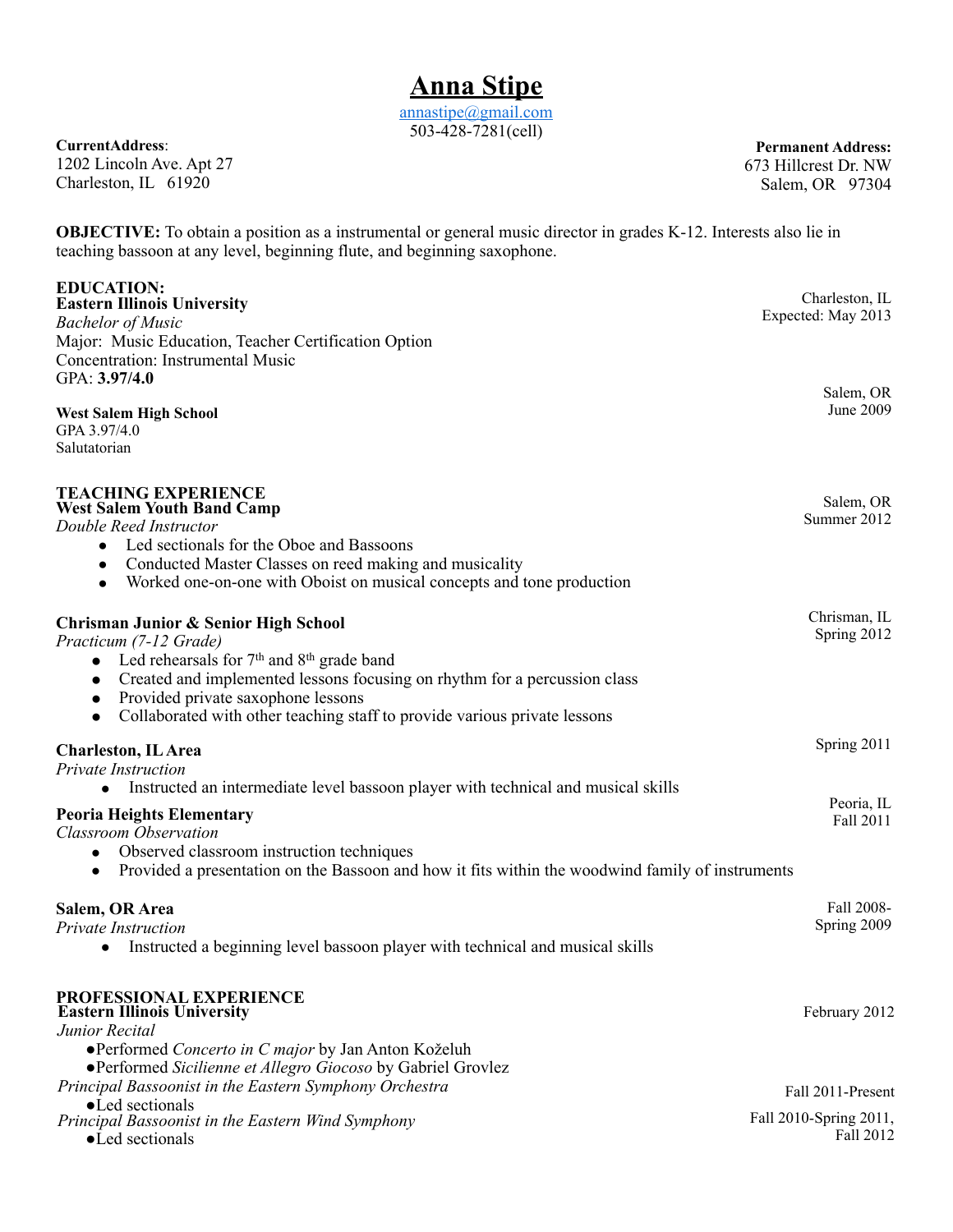## **Anna Stipe**

| Saxophone Section Leader in the Panther Marching Band<br>• Led music rehearsal sectionals<br>• Taught marching fundamentals                                                                                                                                                                                     | Fall 2011                                                                      |
|-----------------------------------------------------------------------------------------------------------------------------------------------------------------------------------------------------------------------------------------------------------------------------------------------------------------|--------------------------------------------------------------------------------|
| <b>West Salem High School</b><br>Soloist                                                                                                                                                                                                                                                                        | Spring 2009                                                                    |
| •Performed Der Alt Brummbar by Julius Fucik with the West Salem Symphony Orchestra<br>Drum Major<br>•Led music rehearsals (whole ensemble, brass, woodwind)<br>• Taught marching fundamentals<br>• Managed office duties                                                                                        | <b>Fall 2008</b>                                                               |
| <b>EMPLOYMENT EXPERIENCE</b><br><b>Mystic Wines</b><br>Seasonal Staff<br>Greeted patrons, provided tastings, and communicated the history of the winery<br>Sold various wine selections<br>Provided fair and appropriate customer service                                                                       | Amity, OR<br>Summers 2011-2012                                                 |
| <b>ACTIVITIES RELATED TO POSITION</b><br>Eastern Illinois University<br>• Principal bassoonist in the Eastern Symphony Orchestra<br>• Principal bassoonist in the Eastern Wind Symphony<br>• Section leader in the Panther Marching Band<br>• Woodwind Quintet ( <i>Five Fusion</i> )<br>• Woodwind/String Trio | 2011-Present<br>2010-2011, Fall 2012<br>Fall 2011<br>2012-Present<br>Fall 2012 |
| PROFESSIONAL AFFILIATIONS<br><b>Eastern Illinois University</b><br>National Association for Music Education Collegiate<br>• Attended meetings<br>•Chaired committee<br>·Hosted NAfME Collegiate 2012 Conference<br>Sigma Alpha Iota                                                                             | Fall 2011-Spring 2012<br>Spring 2012-Present                                   |
| • Epsilon Eta Chapter<br>$\bullet$ Secretary<br>Phi Alpha Eta<br>$\bullet$ Member                                                                                                                                                                                                                               | Fall 2009-Present                                                              |
| <b>HONORS &amp; AWARDS</b><br>•Dean's List<br>•Talented Student Award<br>•Excellence in Fine Arts Award<br>•John and Bina Walters Music Award<br>•R. and M. Jeffris Music Excellence Award                                                                                                                      | All Semesters<br>2009-Present<br>2009-Present<br>2012-2013<br>2012-2013        |